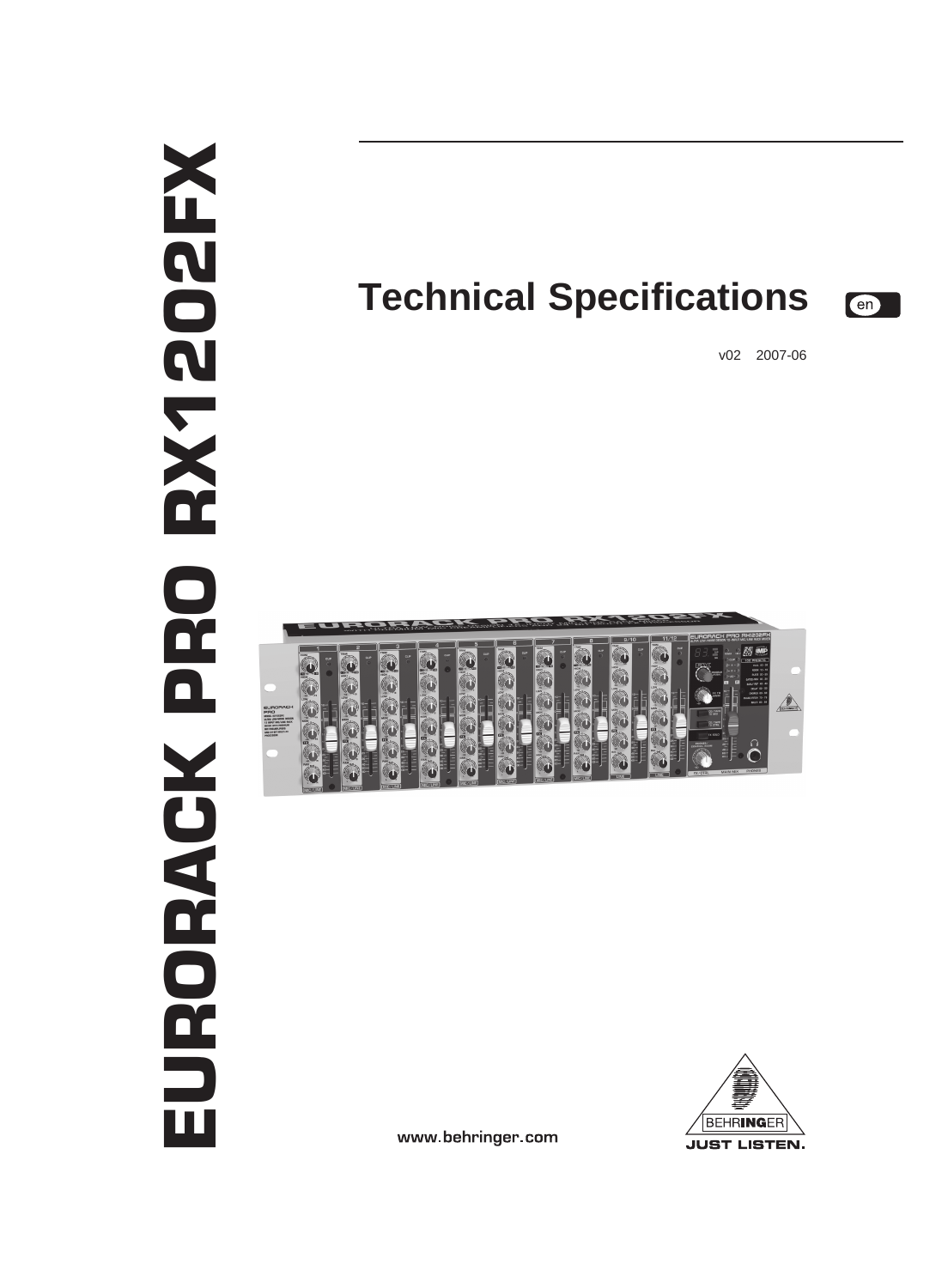# EURORACK PRO

#### Ultra-Low Noise Design 12-Input Mic/Line Rack Mixer with Premium Mic Preamplifiers and 24-Bit Multi-FX Processor

- ▲ Ultra-low noise ULN design, highest possible headroom, ultra-transparent audio
- ▲ 8 new state-of-the-art, studio-grade IMP "Invisible" Mic Preamps with:
	- 130 dB dynamic range for 24-bit, 192 kHz sampling rate inputs
	- Ultra-wide 60 dB gain range
- $\blacktriangle$  Integrated 24-bit digital stereo FX processor with 100 awesome presets including reverb, chorus, flanger, delay, pitch shifter and various multi-effects
- ▲ Effective, extremely musical 2-band EQ and Clip LED on all channels
- $\triangle$  4 balanced high-headroom line inputs
- ▲ State-of-the-art 4580 operational amplifiers provide lowest noise and distortion—better than 4560 op amps
- ▲ 2 aux sends per channel: 1 pre fader for monitoring applications, 1 post fader for internal FX or as external send
- $\triangle$  CD/tape inputs assignable to main mix or control room/phones outputs
- $\triangle$  Separate control room, phones and stereo CD/tape outputs
- $\triangle$  Balanced main mix outputs with gold-plated XLR connectors
- $\triangle$  Switchable +48 V phantom power for condenser microphones
- ▲ Long-wearing 60 mm logarithmic-taper faders and sealed rotary controls
- $\blacktriangle$  Internal switch-mode power supply for maximum flexibility (100 240 V~), noise-free audio, superior transient response plus lowest possible power consumption for energy saving
- $\blacktriangle$  High-quality components and exceptionally rugged construction ensure long life
- ▲ Conceived and designed by BEHRINGER Germany



 $[en]$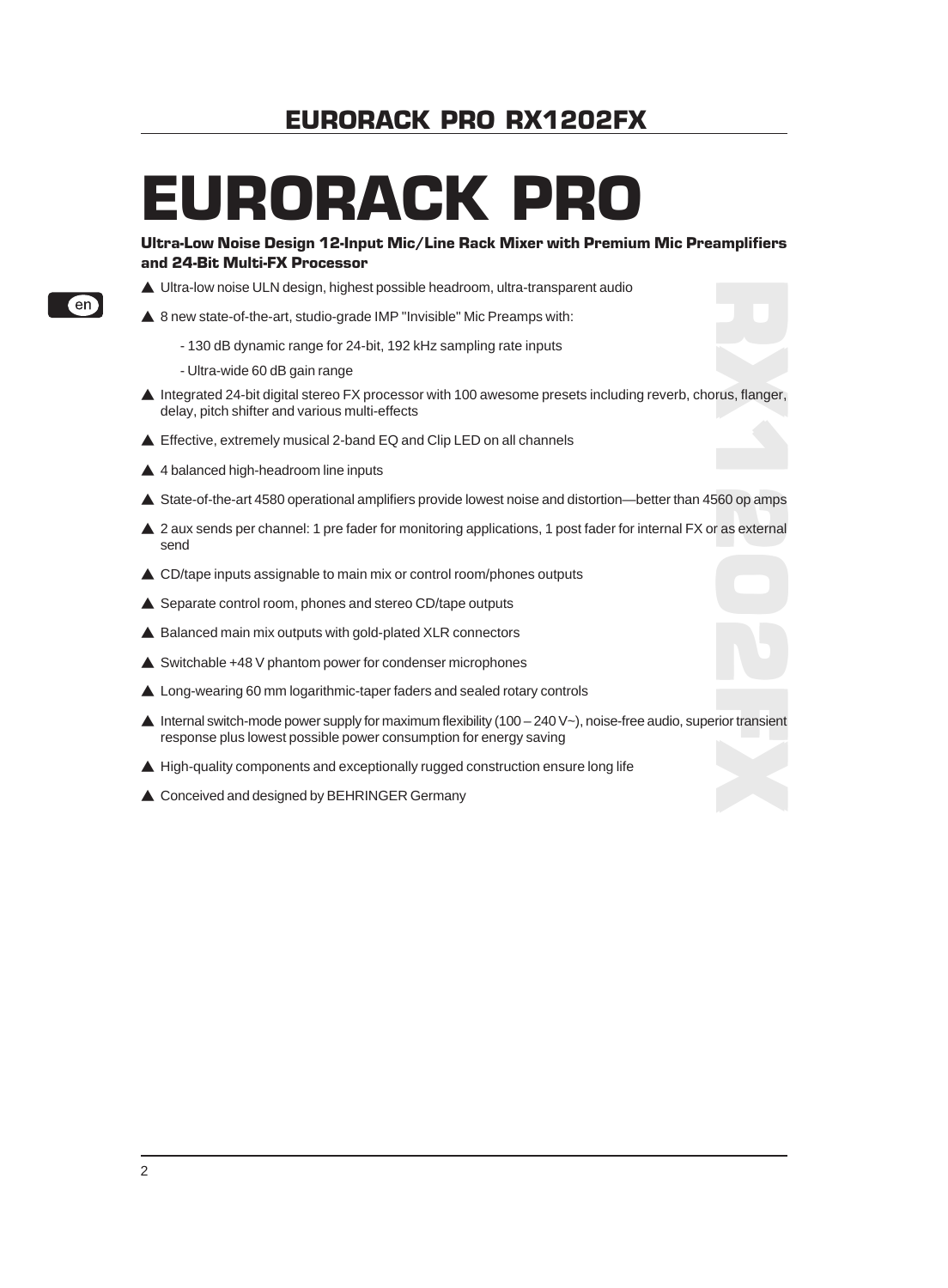# **BLOCK DIAGRAM**



en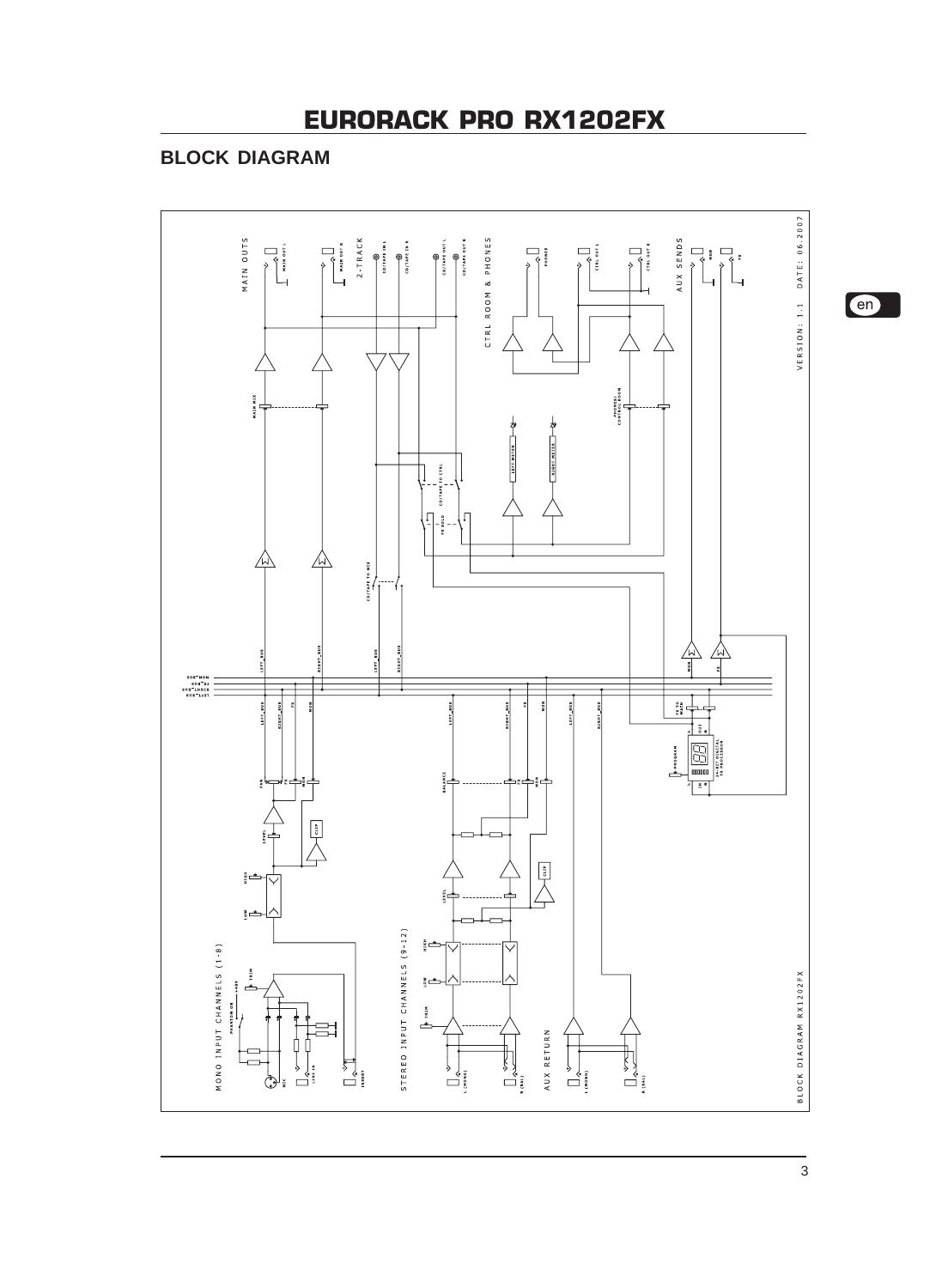# **SPECIFICATIONS**

#### **MONO INPUTS**

# **MIC (IMP Invisible Mic Preamp)**

Mic E.I.N. (20 Hz – 20 kHz)<br>  $@ 0 \Omega$  source resistance  $\begin{array}{ll}\n\textcircled{0} & \Omega \text{ source resistance} \\
\textcircled{0} & \Omega \text{ source resistance}\n\end{array}$  -132 dB / -132 dB A-weighted  $\textcircled{2}$  50 Ω source resistance -130 dB / -132 dB A-weighted  $\textcircled{2}$  150 Ω source resistance -128 dB / -130 dB A-weighted

Gain range  $+10$  to  $+60$  dB<br>Max. input level  $+12$  dBu @  $+1$ 

**LINE IN**

**STEREO INPUTS** Type  $\frac{1}{4}$  TRS connector,

Max. input level **INSERT**

#### **AUXILIARY INPUTS**

**CD/TAPE IN** Max. input level

**AUX RETURN**

Max. input level

## **OUTPUTS**

**AUX SENDS (FX)**

Max. output level **AUX SENDS (MON)**

Max. output level **MAIN OUT**

**CTRL OUT**

4

Max. output level

XLR, electr. balanced

 $-128$  dB  $/ -130$  dB A-weighted

Frequency response <10 Hz – 200 kHz

Max. input level +12 dBu @ +10 dB gain<br>Impedance approx. 2.6 kΩ balanced Impedance approx. 2.6 kΩ balanced<br>Signal-to-noise ratio -110 dB / -112 dB A-weig  $-110$  dB /  $-112$  dB A-weighted Distortion (THD+N) 0.003%, A-weighted

1⁄4" TRS connector, electronically balanced Impedance approx. 20 kΩ balanced 10 kΩ unbalanced Gain range -10 dB to +40 dB<br>Max. input level +22 dBu @ 0 dB +22 dBu  $@$  0 dB gain

electronically balanced Impedance approx. 20 kΩ balanced 10 kΩ unbalanced<br>+22 dBu

> 1/4" TRS connector (Tip=Send, Ring=Return)

Type  $RCA$  connectors, unbalanced<br>Impedance  $\qquad \qquad \text{approx. } 20 \text{ k}\Omega$ approx. 20 kΩ<br>+22 dBu

Type  $\frac{1}{4}$ " TRS connector, balanced Impedance approx. 20 kΩ balanced 10 kΩ unbalanced<br>+22 dBu

1/4" TRS connector, impedance balanced Impedance approx. 240 Ω balanced 120  $Ω$  unbalanced<br>+22 dBu

Type  $\frac{1}{4}$  TRS connector, impedance balanced Impedance approx. 240 Ω balanced 120  $\Omega$  unbalanced<br>+22 dBu

Type  $XLR$  connectors, balanced<br>Impedance approx. 240  $\Omega$  balanced approx. 240  $Ω$  balanced 120  $\Omega$  unbalanced Max. output level +28 dBu balanced +22 dBu unbalanced

Type  $\frac{1}{4}$  TRS connector, impedance balanced Impedance approx. 240  $\Omega$  balanced 120  $Ω$  unbalanced<br>+22 dBu

### **CD/TAPE OUT**

Type RCA connectors, unbalanced<br>Impedance approx.  $1 k\Omega$ Max. output level **PHONES** Type  $\frac{1}{4}$ " TRS connector<br>
Max. output level  $\frac{1}{4}$ " TRS connector **EQ** Low 100 Hz / ±15 dB<br>High 12 kHz / ±15 dB

#### **MAIN MIX SYSTEM DATA1**

Noise Main mix @ -co,<br>Channel fader -co Main mix @ 0 dB,<br>Channel fader -m Main mix @ 0 dB,<br>Channel fader @ 0 dB **Fade attenuation2 (Crosstalk attenuation)**

Main fader closed 90 dB<br>Channel fader closed 90 dB Channel fader closed **Frequency response**

Microphone input to Main Out

#### **EFFECTS SECTION**

Frequency rate 40 k<br>Presets 100 Presets

 $<$ 10 Hz - 170 kHz

#### **POWER SUPPLY**

Power consumption 18 W<br>Voltage 100 -

## **DIMENSIONS/WEIGHT RX1202FX**<br>Dimensions (H x W x D)

- **1**: 20 Hz 20 kHz; measured at main output. Channels1 – 8 gain @ unity; EQ flat; all channels on main mix; channels 1/3/5/7 leftmost, channels 2/4/6/8 rightmost.  $Reference = +6$  dBu.
- **2**: 1 kHz relative to 0 dBu; 20 Hz 20 kHz; line input; main output; gain @ unity.

 $-98$  dB  $/ -101$  dB A-weighted -85 dB / -88 dB A-weighted

+19 dBu / 150 Ω (316 mW)

-77 dB / -80 dB A-weighted

<20 Hz – 105 kHz +1 dB / -1 dB

approx. 1 kΩ<br>+22 dBu

12 kHz  $/$  ±15 dB

Converter 24-bit Sigma-Delta<br>
Frequency rate 40 kHz

Voltage 100 − 240 V~, 50/60 Hz<br>Fuse 100 − 240 V~: T 1.6 A H Fuse  $100 - 240 \text{ V} \sim$ : T 1.6 A H 250 V<br>Mains connection IEC (power) cable IEC (power) cable

approx.  $5 \frac{1}{5}$ " x  $19$ " x  $5 \frac{9}{10}$ " (133 mm x 482 mm x 150 mm) Weight (net) **approx.** 6.4 lbs. (2.9 kg)

Measuring conditions:



 $[en]$